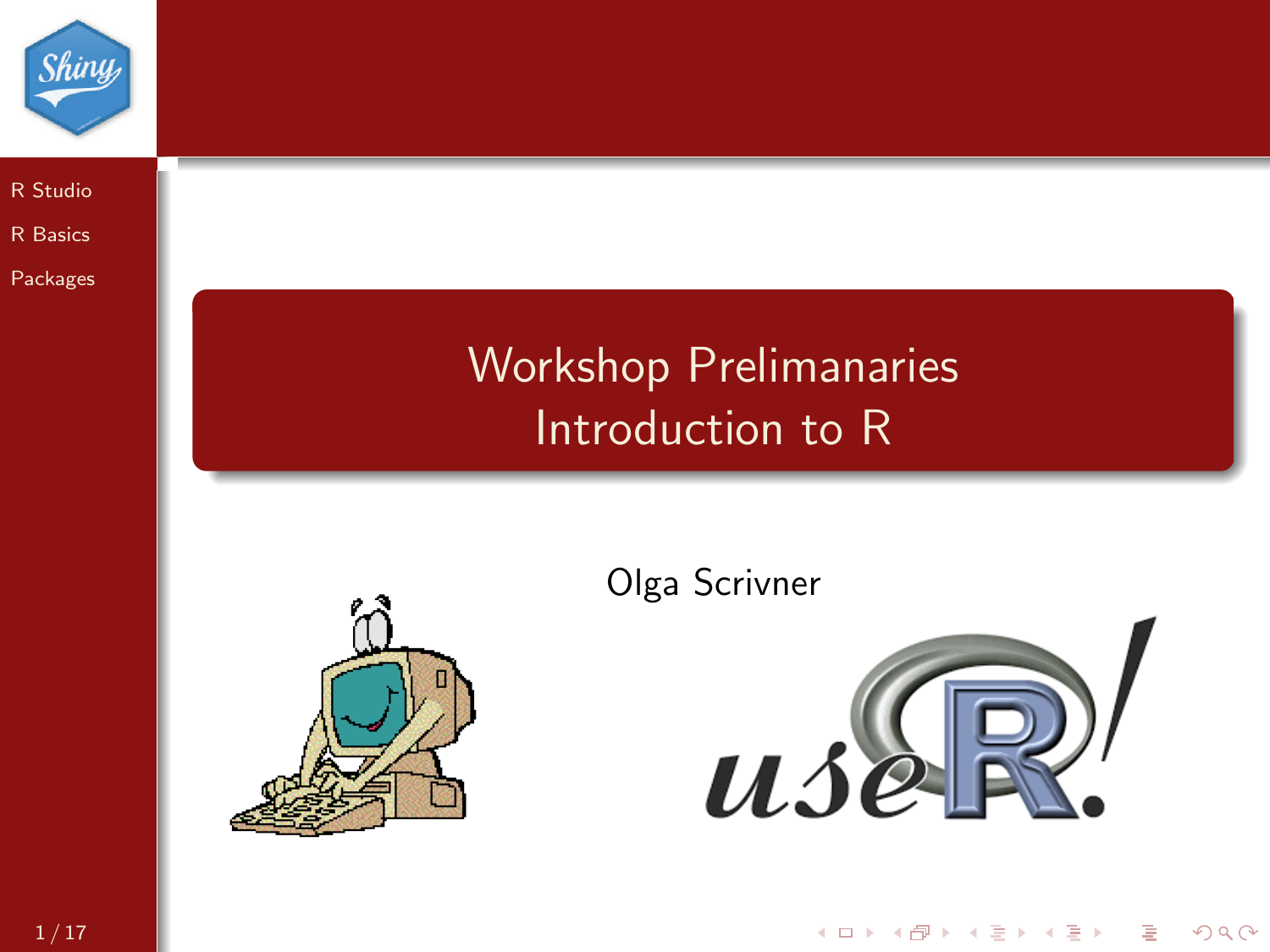

## <span id="page-1-0"></span>R software

#### [R Studio](#page-1-0)

[R Basics](#page-6-0)

[Packages](#page-12-0)

R is a free software for statistical analysis, text mining and graphics.

To install R on Window:

- <sup>1</sup> Download the binary file for R [https://cran.](https://cran.r-project.org/bin/windows/base/R-3.3.1-win.exe) [r-project.org/bin/windows/base/R-3.3.1-win.exe](https://cran.r-project.org/bin/windows/base/R-3.3.1-win.exe)
- **2** Open the downloaded .exe file and Install R

To install R on Mac:

- **1** Download the appropriate version of .pkg file <https://cran.r-project.org/bin/macosx/>
- **2** Open the downloaded **.pkg** file and Install R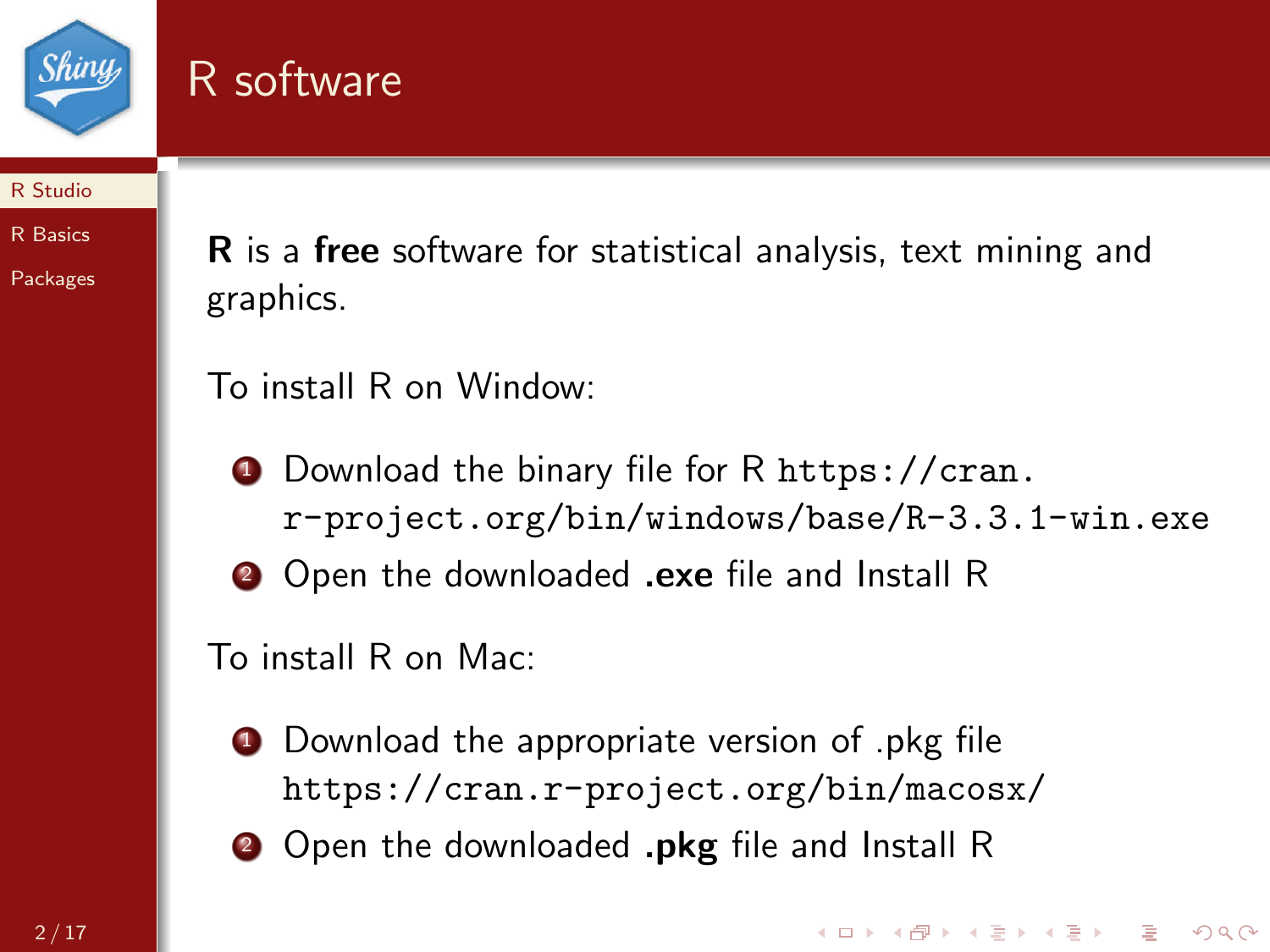

R Studio



[Packages](#page-12-0)

RStudio is a free user interface for R.

**1** Install the appropriate RStudio version [https:](https://www.rstudio.com/products/rstudio/download/) [//www.rstudio.com/products/rstudio/download/](https://www.rstudio.com/products/rstudio/download/)

K ロ > K @ > K 할 > K 할 > 1 할 > 9 Q Q\*

**2** Run it to install R-studio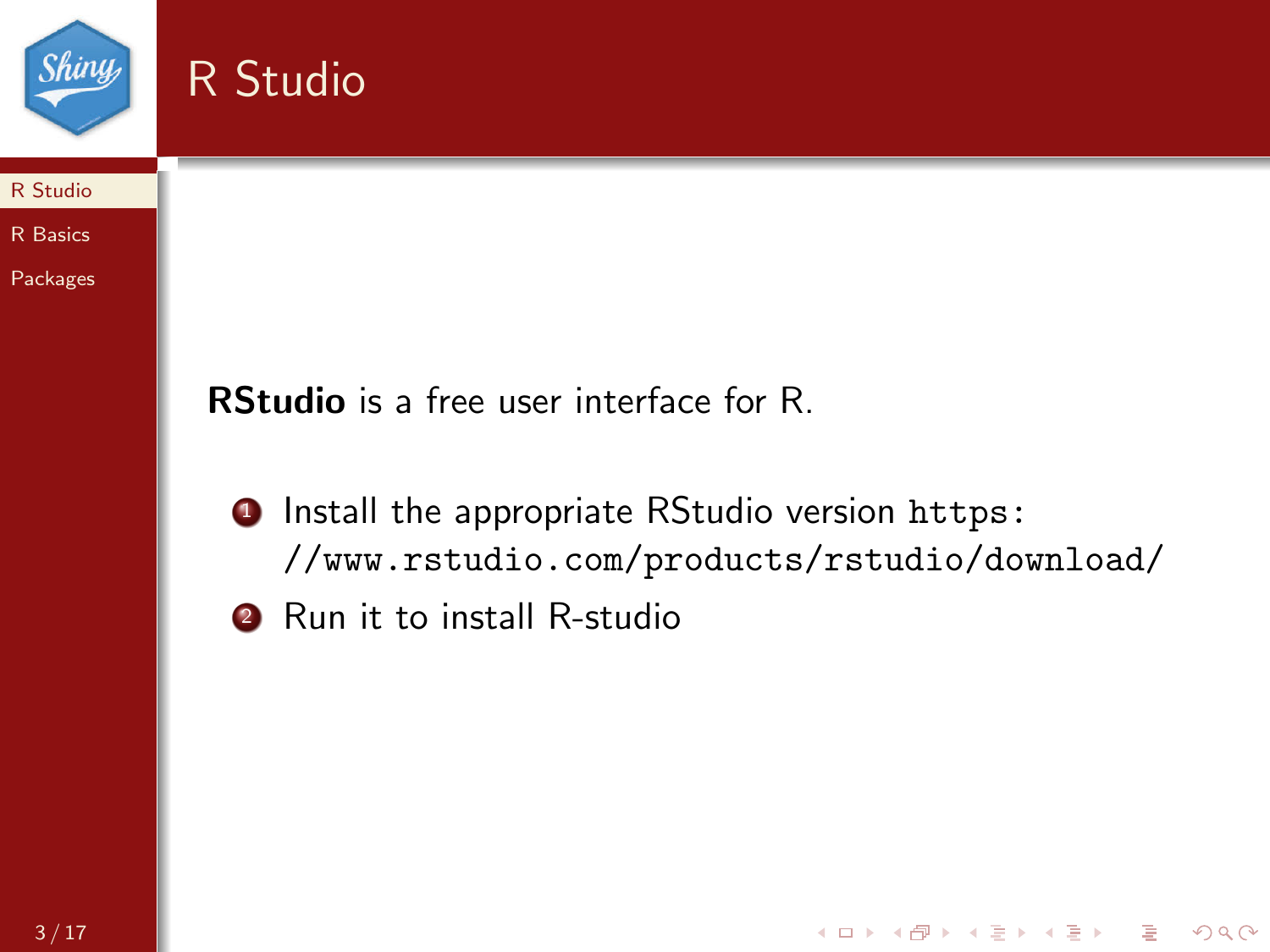

## R Studio Structure

#### [R Studio](#page-1-0)

[R Basics](#page-6-0)

[Packages](#page-12-0)

### **RStudio screen**

| <b>A Ringday</b>                                                                                                                                                                       | <b>BELIEVE CARDS</b>                                                                                                         |  |  |  |  |
|----------------------------------------------------------------------------------------------------------------------------------------------------------------------------------------|------------------------------------------------------------------------------------------------------------------------------|--|--|--|--|
| File Edit Code View Plots Session Project Build Tools Help                                                                                                                             |                                                                                                                              |  |  |  |  |
| $0$ $\rightarrow$ $\alpha$ $\rightarrow$ $\alpha$ $\alpha$ $\rightarrow$ $\alpha$ $\rightarrow$ $\alpha$ $\rightarrow$ $\alpha$ $\rightarrow$ $\alpha$                                 | <b>X</b> Project (None) +                                                                                                    |  |  |  |  |
| Console Hutchforts/SFilm/ (2)                                                                                                                                                          | $\sim$<br>$-\Box$<br><b>Wednesday Highers</b>                                                                                |  |  |  |  |
| # version 3.0.0 (2013-04-03) -- "Masked Marvel"<br>Copyright (C) 2013 The R Foundation for Statistical Computing<br>Platform: x86_64-w64-mingw32/x64 (64-bit)                          | CP El EPhontDatast- d<br><b>Date</b><br>4x2 double matrix                                                                    |  |  |  |  |
| R is free software and comes with ABSOLUTELY NO WARRANTY.<br>You are welcome to redistribute it under certain conditions.<br>Type 'license()' or 'licence()' for distribution details. | 4x2 double matrix                                                                                                            |  |  |  |  |
| R is a collaborative project with many contributors.<br>Type 'contributors()' for more information and<br>'citation()' on how to cite R or R packages in publications.                 | The workspace tab shows all the active<br>objects (see next slide). The history tab<br>shows a list of commands used so far. |  |  |  |  |
| Type 'demo()' for some demos, 'help()' for on-line help, or<br>'help.start()' for an HTML browser interface to help.<br>Type 'q()' to ouit R.                                          |                                                                                                                              |  |  |  |  |
| $>$ $oetwdC$<br>[1] "H:/MyOata/RFiles"<br>5.595<br>$[1]$ 25                                                                                                                            | Files Pints Fachages Help<br>Clifton Folder O Debty / Benana G More -<br>FT : M : AACuta : BEGas                             |  |  |  |  |
| > A <- matrix(c(1,2,3,4,5,6,7,8), nrow-4, ncol=2)<br>$\mathbf{A}$<br>$[1,1]$ $[1,2]$<br>(1, 1)<br>(2,)<br>is.i                                                                         | <b>A Name</b><br>Modified<br>÷<br>[] (b) Ridgey<br>Aug 23, 2013, 1:26 PM<br><b>Tall Houston</b>                              |  |  |  |  |
| [4,1]<br>> 8 <- natrix(c(1,2,3,4,5,6,7,8), nrow-4, ncol=2, byrow-TRUE)<br>> 8                                                                                                          | The files tab shows all the files and folders                                                                                |  |  |  |  |
| $[.1]$ $[.2]$<br>$\frac{[1,1]}{[2,1]}$                                                                                                                                                 | in your default workspace as if you were on                                                                                  |  |  |  |  |
| $\overline{3}$ .<br>(4.3)                                                                                                                                                              | a PC/Mac window. The plots tab will show                                                                                     |  |  |  |  |
|                                                                                                                                                                                        | all your graphs. The packages tab will list a                                                                                |  |  |  |  |
| The console is where you can type<br>commands and see output                                                                                                                           | series of packages or add-ons needed to<br>run certain processes. For additional info<br>see the help tab                    |  |  |  |  |

For more details - see handout RStudio101 (by Oscar Torres-Reyna)

K ロ > K @ > K 할 > K 할 > 1 할 > 9 Q Q\*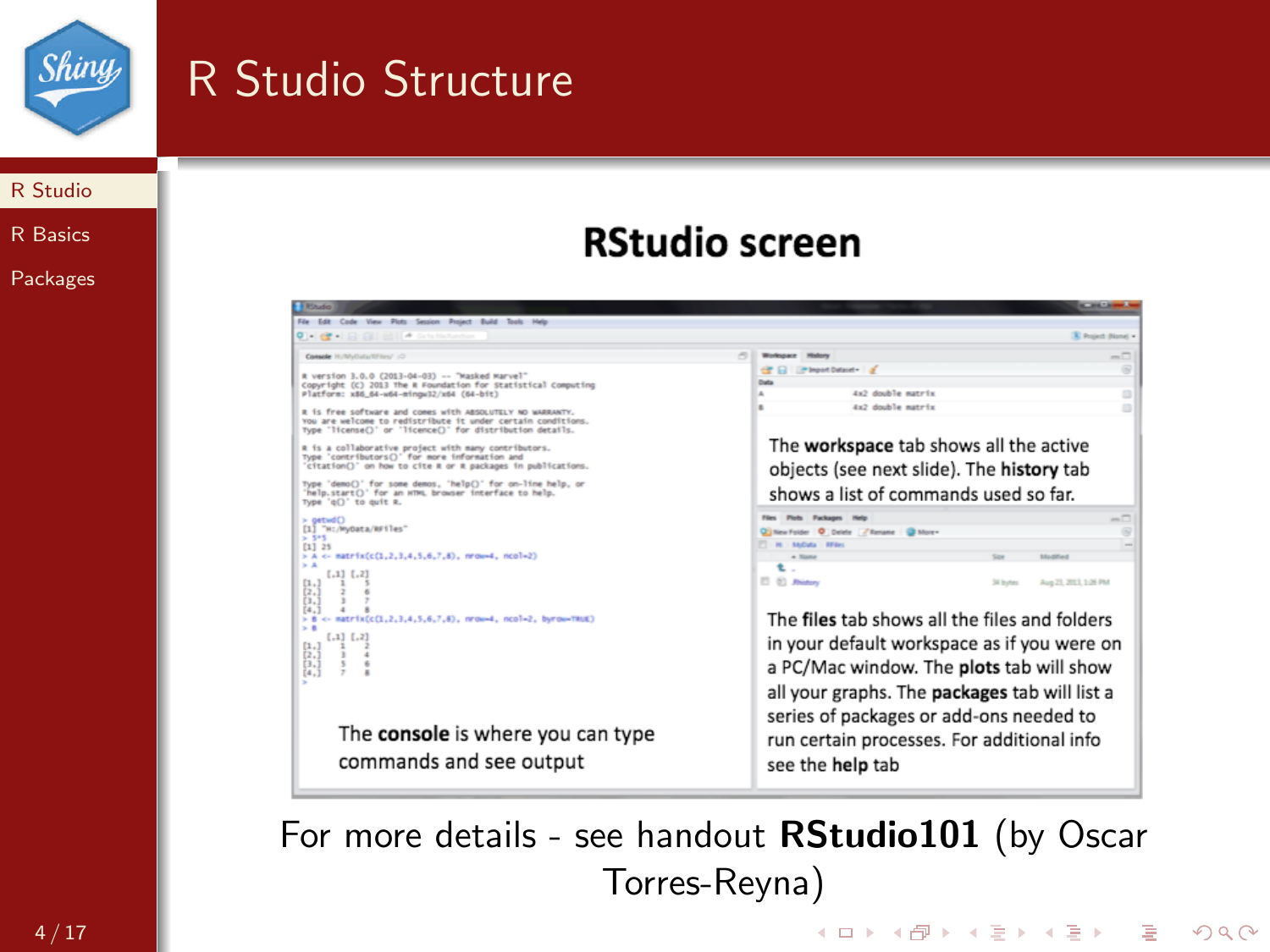

# Creating Scripts

#### [R Studio](#page-1-0)

#### [R Basics](#page-6-0)

[Packages](#page-12-0)

### Create R File: File  $\rightarrow$  New File  $\rightarrow$  R Script

Save R File: File  $\rightarrow$  Save - name it (ex. myscript1.r)

| Save File - Untitled1                          |  |
|------------------------------------------------|--|
| File name: week2.r                             |  |
| / > gpfs > home > o > b > obscrivn > Karst > R |  |
|                                                |  |

K ロ > K @ > K 할 > K 할 > 1 할 > 9 Q Q\*

Close R File: File  $\rightarrow$  Close

Open R File: **File**  $\rightarrow$  Open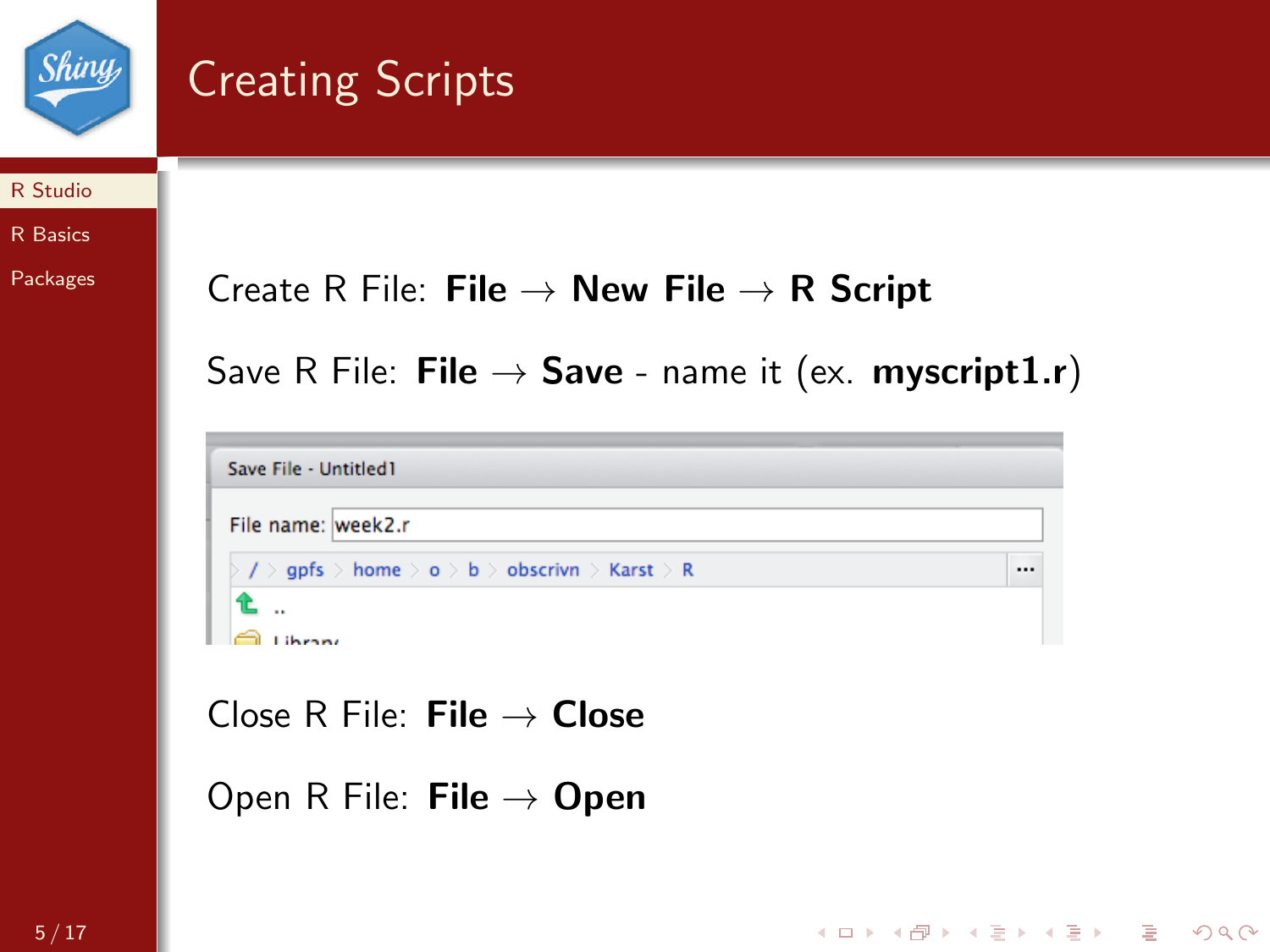

## Creating Files



[R Basics](#page-6-0)

[Packages](#page-12-0)

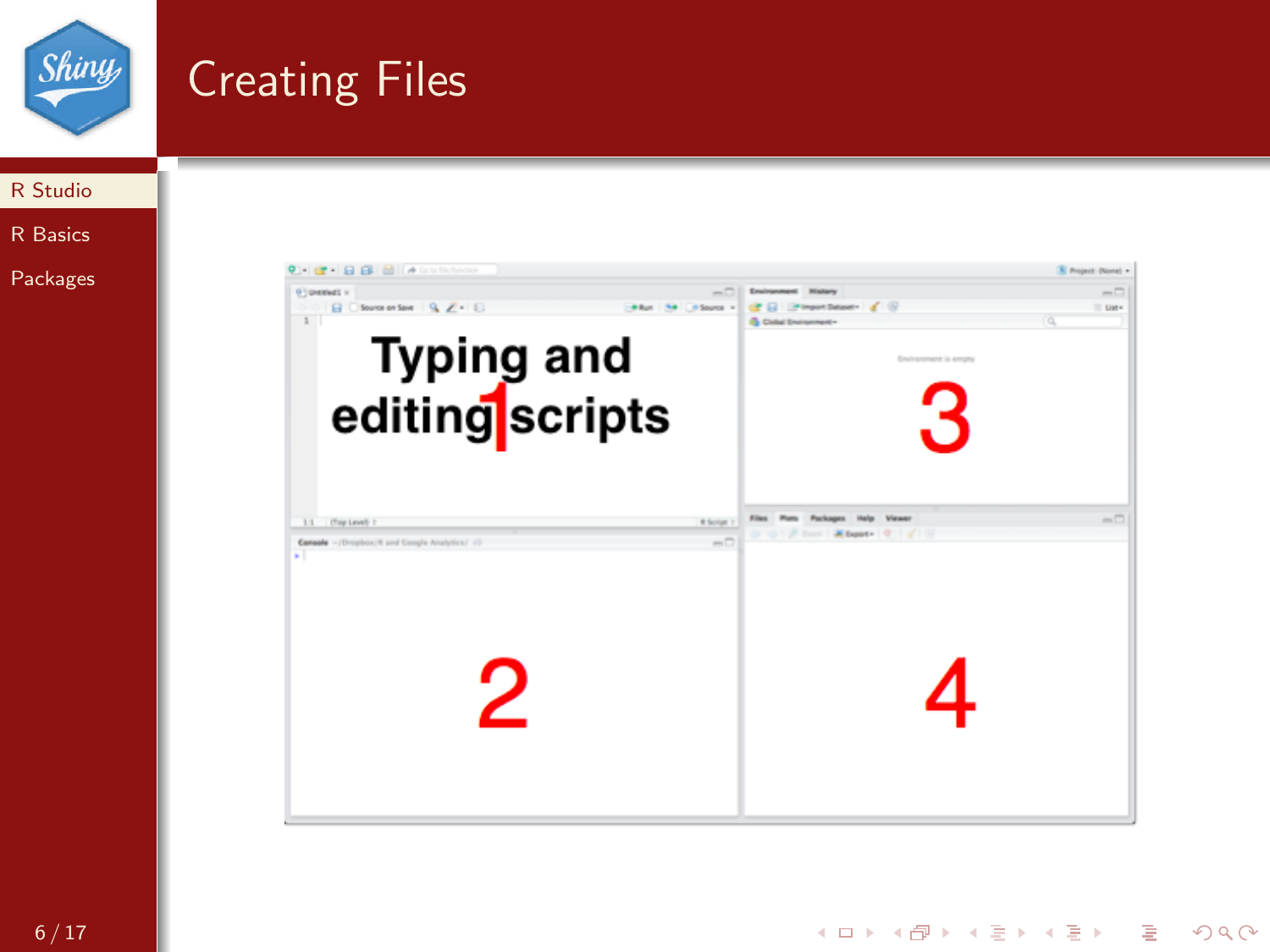

# <span id="page-6-0"></span>Learning R Syntax

#### [R Studio](#page-1-0)

[R Basics](#page-6-0)

[Packages](#page-12-0)

Assignment of a value to a variable is done with  $\lt$ - (no space).

イロト イ御 トイミト イミト ニミー の女の

variable <- value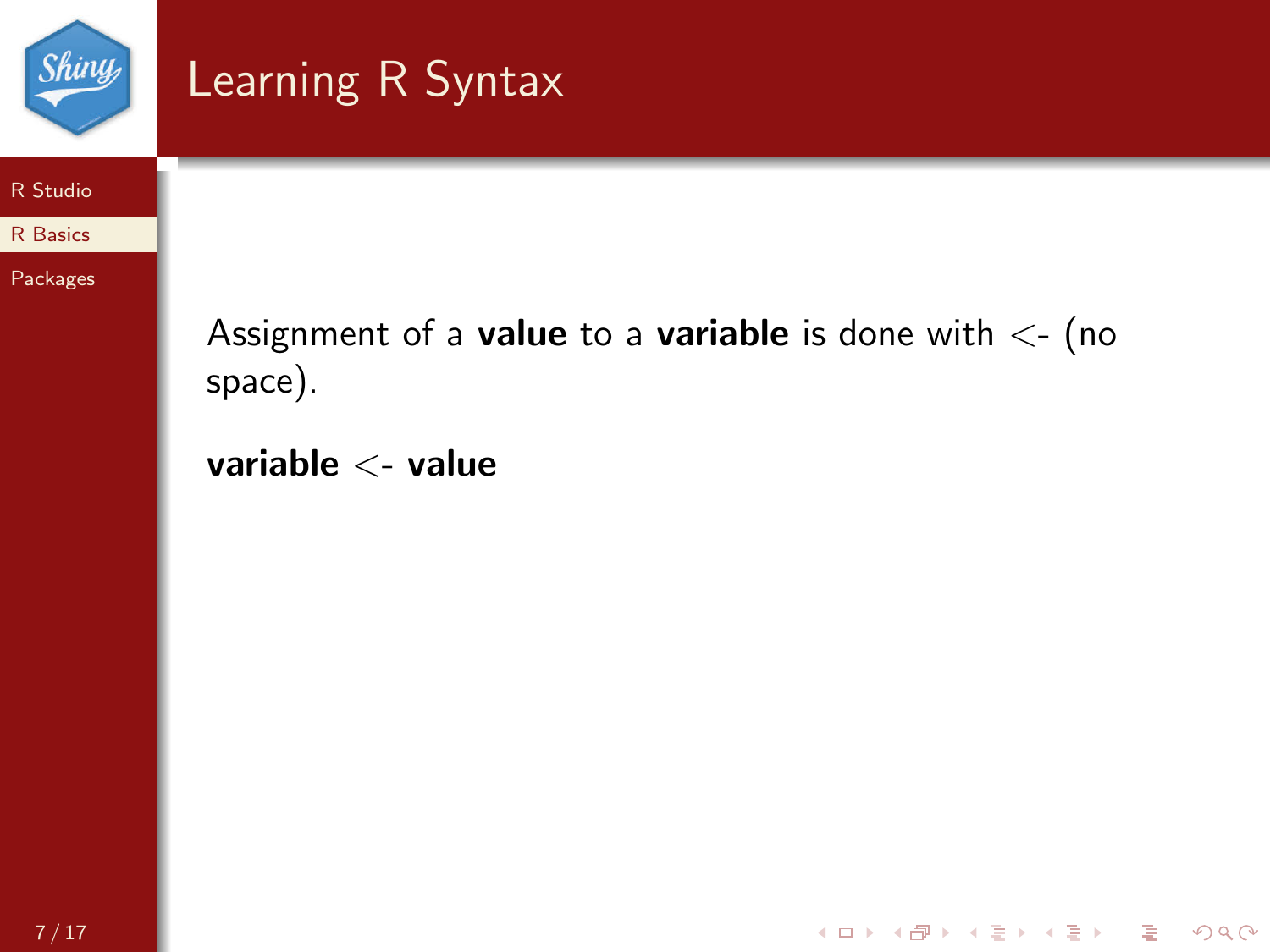

# Learning R Syntax

#### [R Studio](#page-1-0)

[R Basics](#page-6-0)

[Packages](#page-12-0)

Assignment of a **value** to a **variable** is done with  $\lt$ - (no space).

variable <- value

NB: Compare this structure to a factor and its values: factor (variable) is a fixed name, while factor values can change.

**KORK STRATER STRACK** 

gender  $\lt$ -"m" gender  $\lt$ -"f"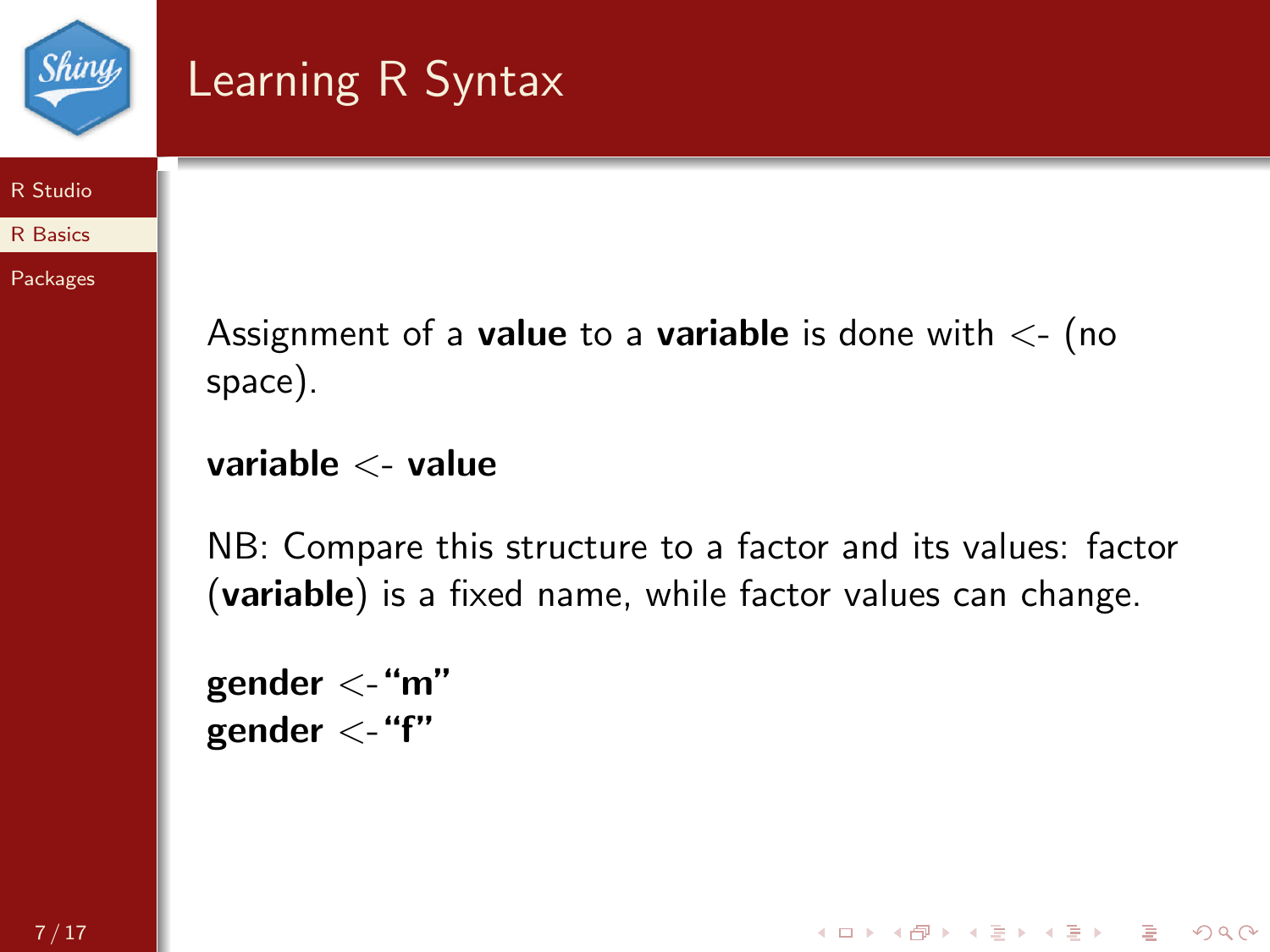

**Strings** 



[R Basics](#page-6-0)

[Packages](#page-12-0)

Strings (characters) are enclosed in quotation marks:

K ロ > K @ > K 할 > K 할 > 1 할 > 9 Q Q\*

mystring  $\lt$ - "This is my string"

Numbers are without quotation marks:

mynumber <- 5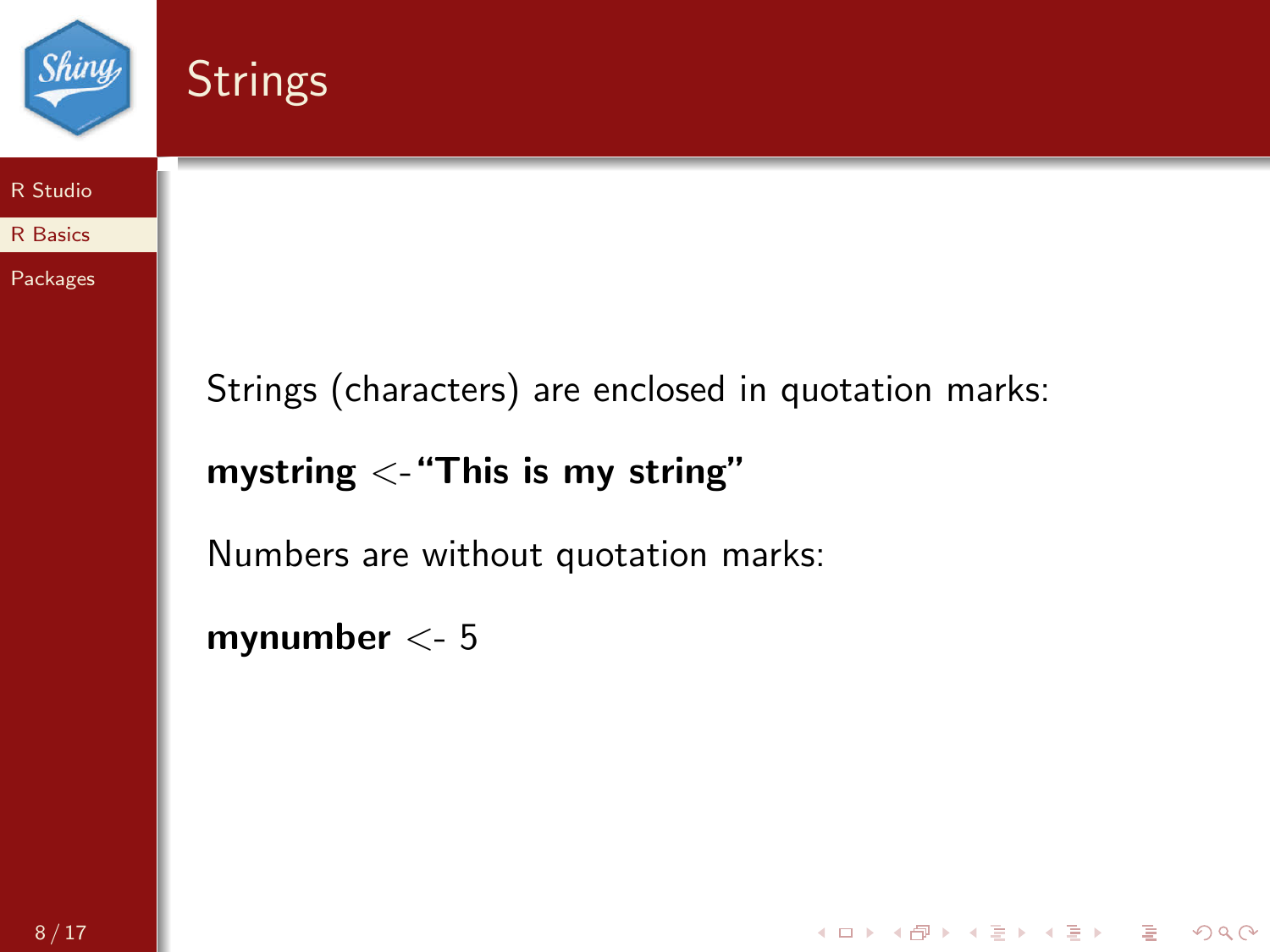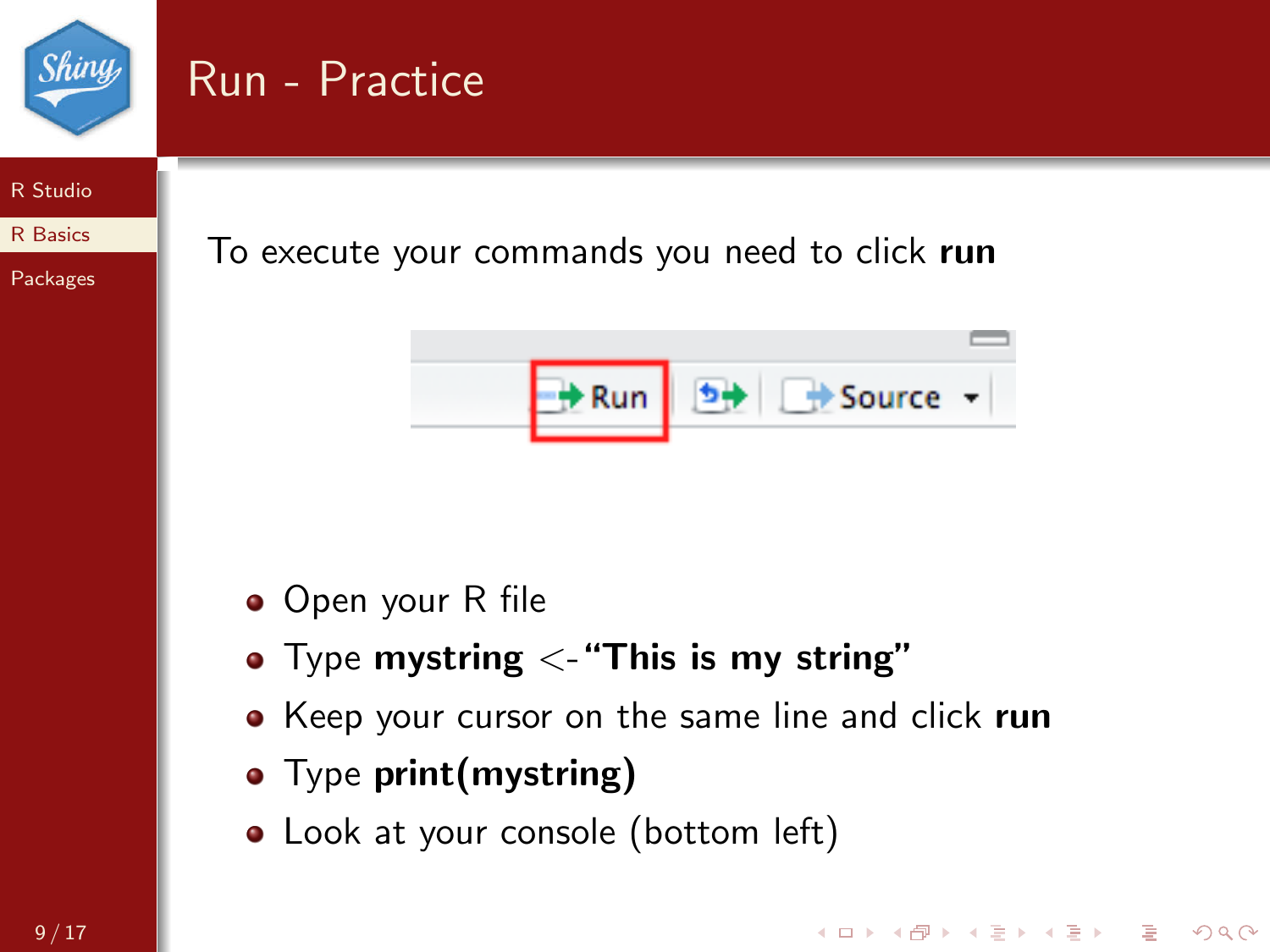

### Vector

#### [R Studio](#page-1-0)

#### [R Basics](#page-6-0)

[Packages](#page-12-0)

```
Vector is a sequence of strings (or numbers)
vector < -c ("string1", "string2", "string3")
vector < c(1,2,3,4)
```
Practice:

• Type mywords  $\lt$ -c( "These", "are", "my", "words")

**KORK STRATER STRACK** 

- Keep your cursor on the same line and click run
- Type print(mywords)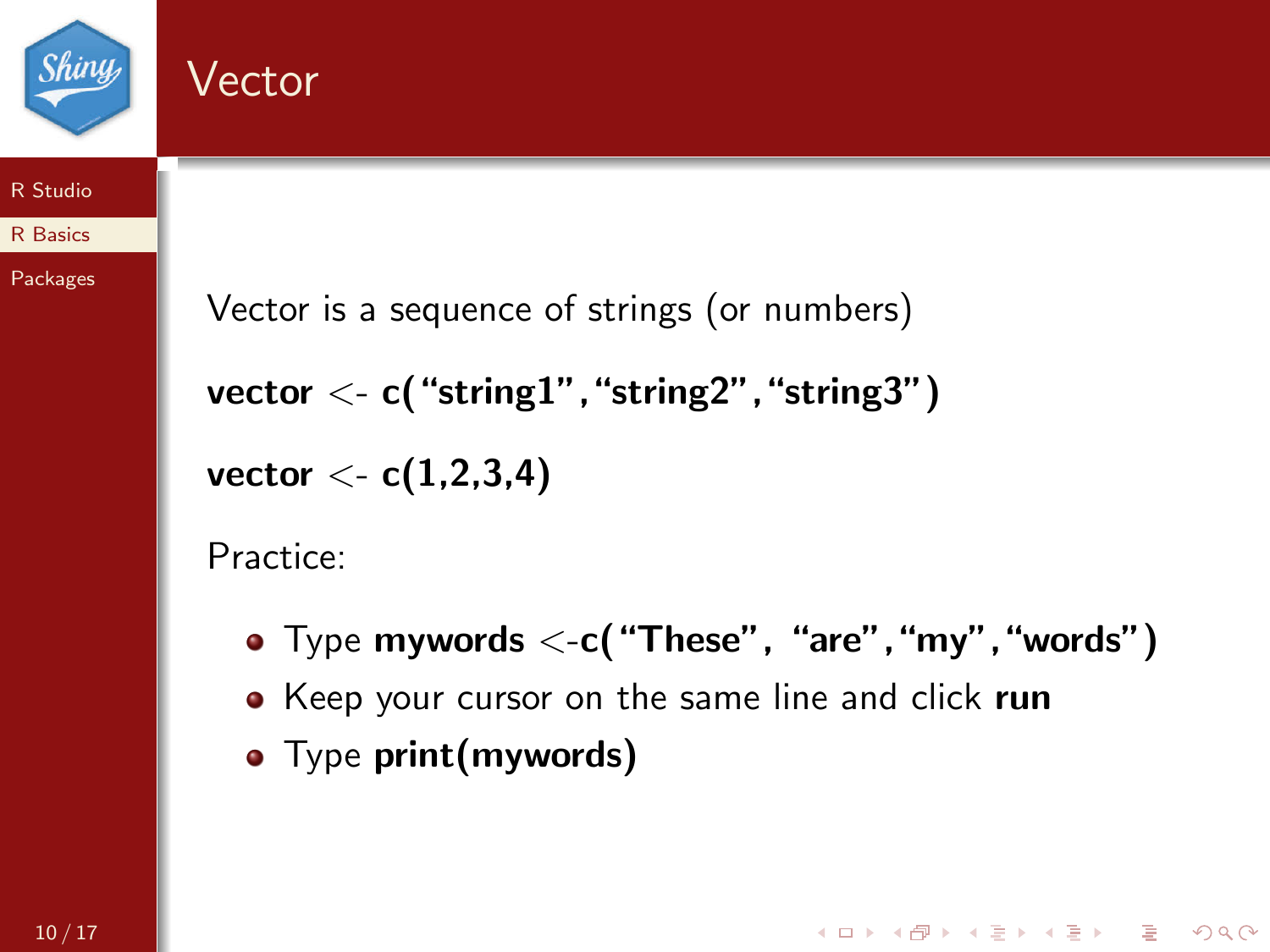



#### [R Studio](#page-1-0)

[R Basics](#page-6-0)

[Packages](#page-12-0)

Length of string vector - how many elements (words) are in the vector

```
mywords \lt-c("These", "are", "my", "words")
```
**1** How many words in **mywords**?

- Type length(mywords) and Run
- 2 What is the first word in **mywords**?
	- Type mywords[1] and Run
- **3** What are the second and third words in **mywords**?

**KORK EXTERNE PROVIDE** 

• Type mywords[2:3] and Run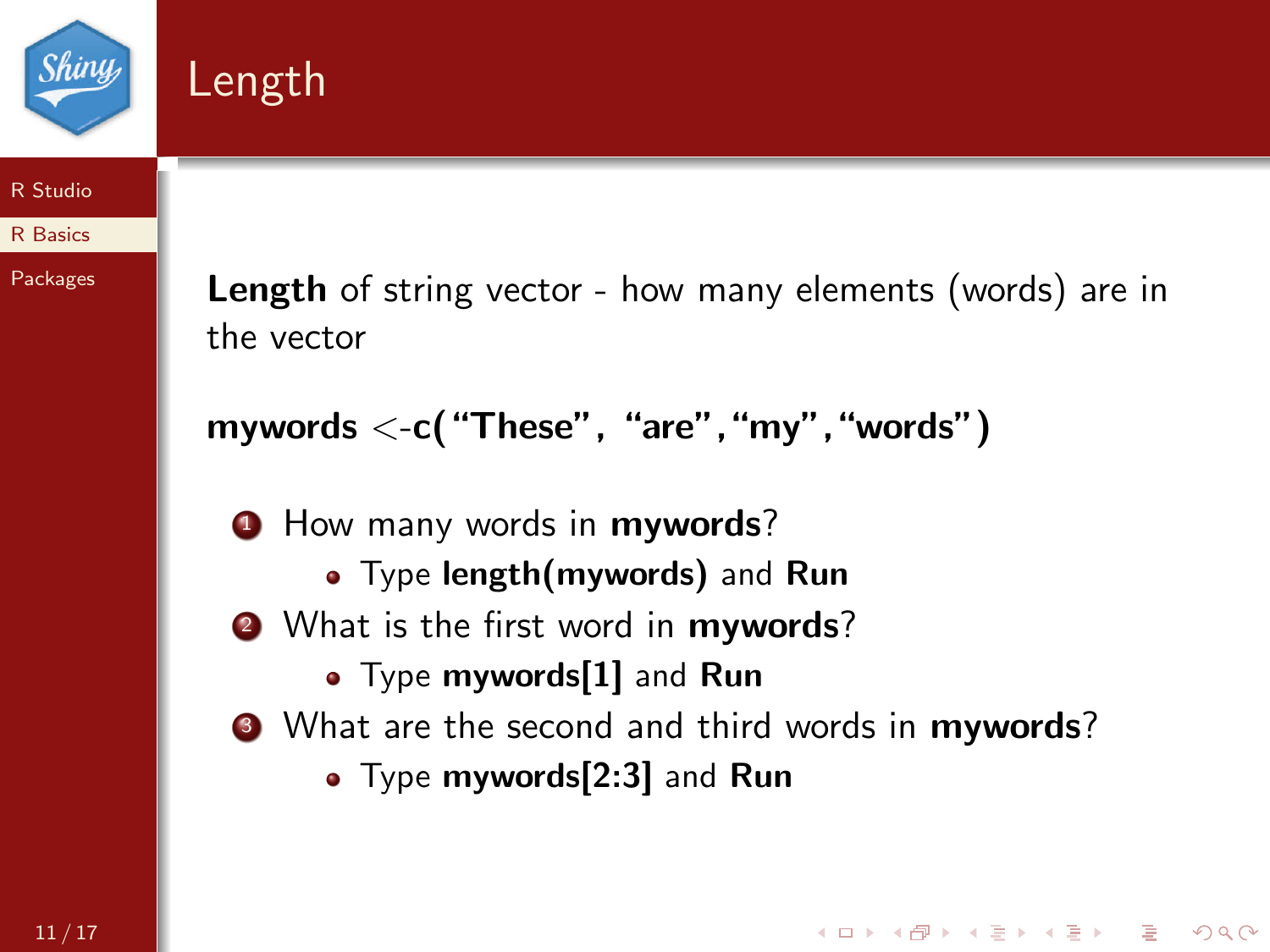

# <span id="page-12-0"></span>Installing Packages

[R Studio](#page-1-0)

[R Basics](#page-6-0)

[Packages](#page-12-0)

In your bottom left window - go to Packages

| <b>Files</b> | <b>Plots</b>                          | <b>Packages</b>                                                 | Help | <b>Viewer</b>                     |                |    |
|--------------|---------------------------------------|-----------------------------------------------------------------|------|-----------------------------------|----------------|----|
|              | Install                               | <b>Q</b> Update                                                 |      |                                   |                | G  |
|              | <b>Name</b>                           | <b>Description</b>                                              |      |                                   | <b>Ve</b>      |    |
|              | <b>System Library</b>                 |                                                                 |      |                                   |                |    |
|              | abind                                 | <b>Arrays</b>                                                   |      | Combine Multidimensional          | $1.4 -$<br>٦   | 63 |
|              | acepack                               | ace() and avas() for<br>selecting regression<br>transformations |      |                                   | $1.3 -$<br>3.3 | G3 |
|              | annotate                              |                                                                 |      | <b>Annotation for microarrays</b> | 1.48.0         |    |
|              | <b>Annotation</b> Annotation Database | Interface                                                       |      |                                   | 1.32.3         |    |
|              | ape                                   | and Evolution                                                   |      | <b>Analyses of Phylogenetics</b>  | 3.5            | £3 |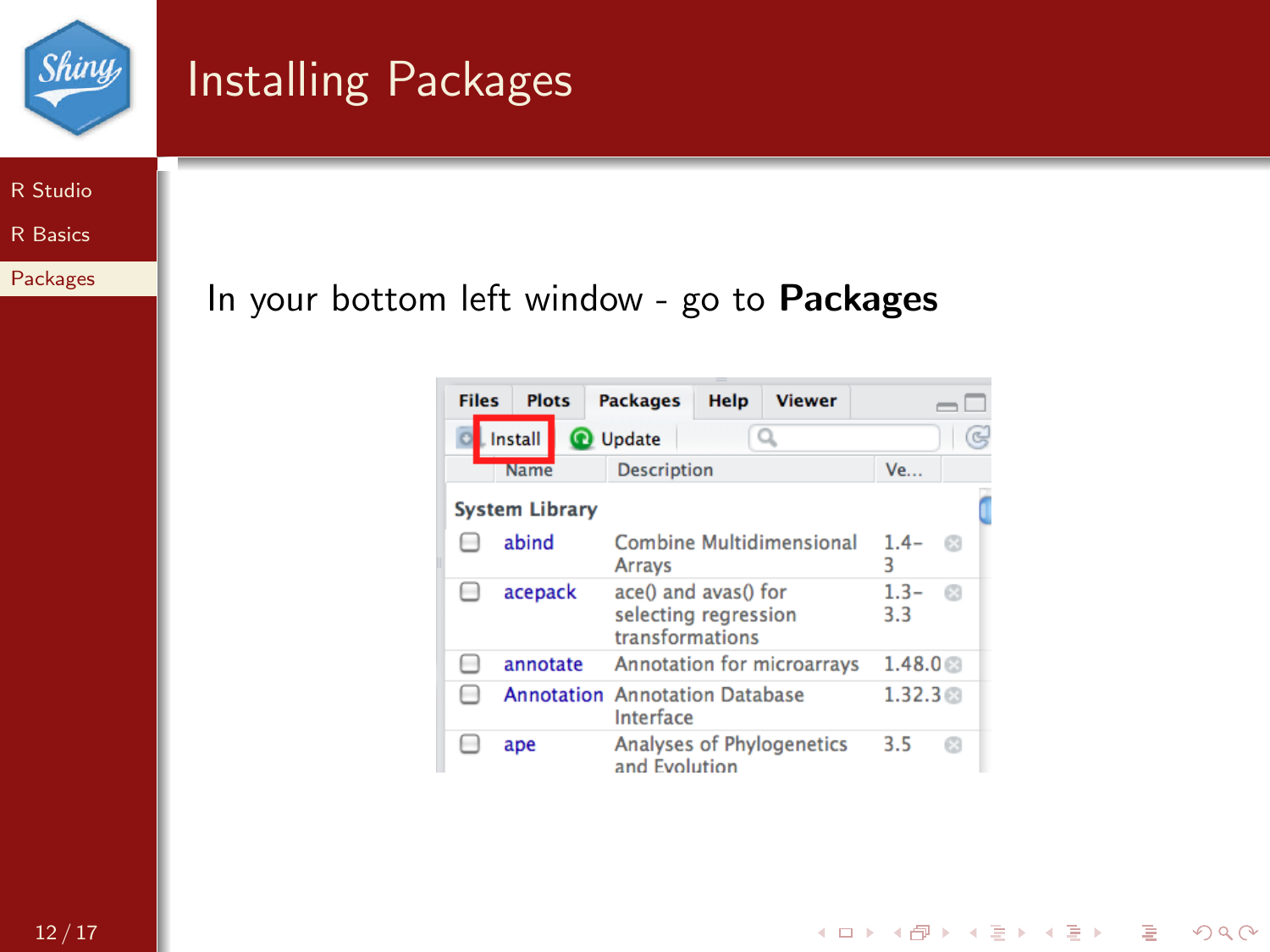| <i>Shiny</i>    | Selecting Packages - Practice                                                                                                                                                                                                                                                                                                |
|-----------------|------------------------------------------------------------------------------------------------------------------------------------------------------------------------------------------------------------------------------------------------------------------------------------------------------------------------------|
| R Studio        |                                                                                                                                                                                                                                                                                                                              |
| <b>R</b> Basics |                                                                                                                                                                                                                                                                                                                              |
| Packages        |                                                                                                                                                                                                                                                                                                                              |
|                 | <b>Install Packages</b><br>Install from:<br><b>2</b> Configuring Repositories<br><b>Repository (CRAN)</b><br>$\div$<br>Packages (separate multiple with space or comma):<br>languageR<br>languageR<br>iry:<br>/Library/Frameworks/R.framework/Versions/3.2/Resources/I $\div$<br>√ Install dependencies<br>Install<br>Cancel |

イロト (部) (ミ) (ミ) (ミ) ミーの女々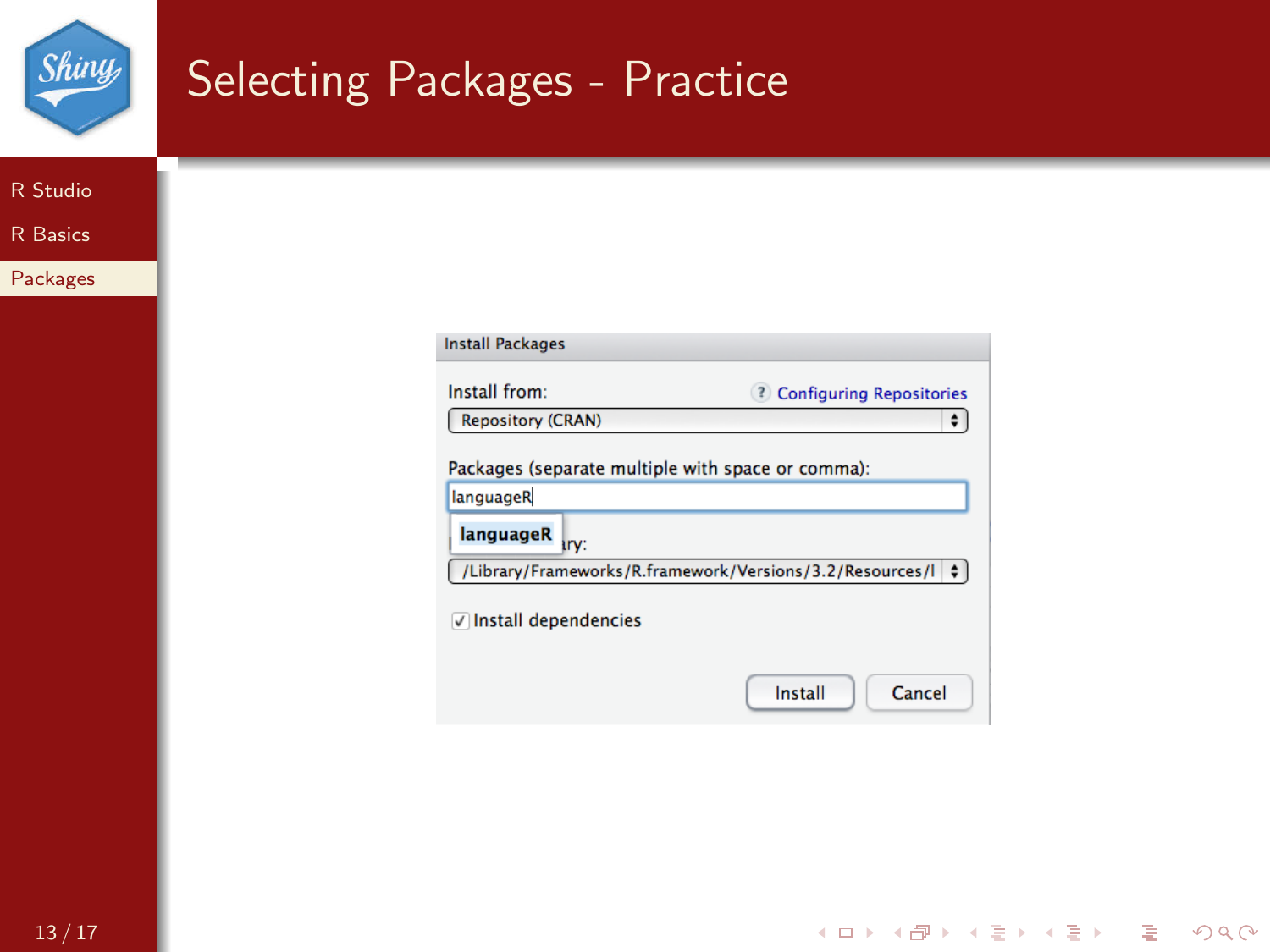

# $Package = Library$

[R Studio](#page-1-0)

[R Basics](#page-6-0)

[Packages](#page-12-0)

In your Packages window scroll down until you see languageR and click inside the box:

| <b>Files</b> | <b>Plots</b>                  | <b>Packages</b>                                            | Help | <b>Viewer</b>                                              |                    |    |
|--------------|-------------------------------|------------------------------------------------------------|------|------------------------------------------------------------|--------------------|----|
|              | OL Install<br><b>O</b> Update |                                                            |      |                                                            |                    |    |
|              | Name                          | <b>Description</b>                                         |      |                                                            | <b>Ve</b>          |    |
|              | koRpus                        | An R Package for Text<br>Analysis                          |      |                                                            | $0.06 - \Box$<br>4 |    |
|              | labeling                      | Axis Labeling                                              |      |                                                            | 0.3                | C3 |
|              | lambda.r                      | <b>Modeling Data with</b><br><b>Functional Programming</b> |      |                                                            | 1.1.7              |    |
|              | languageR                     | Data sets and functions<br>Data: A practical               |      | with "Analyzing Linguistic<br>introduction to statistics". | 1.4.1              |    |

K ロ > K @ > K 할 > K 할 > 1 할 > 9 Q Q\*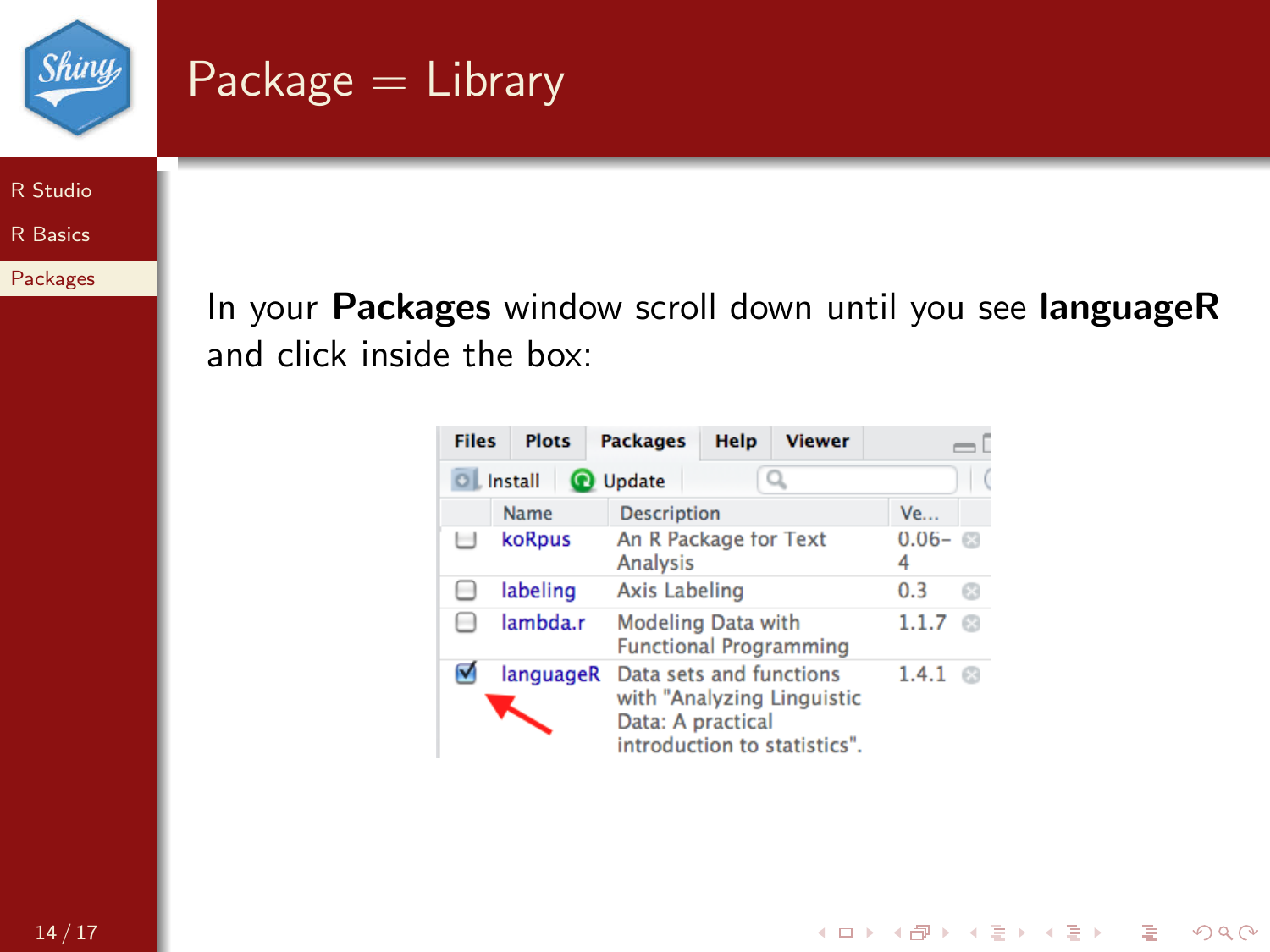

# Package Content

[R Studio](#page-1-0)

[R Basics](#page-6-0)

[Packages](#page-12-0)

To access package description and its content, click on the package name.



New window Help will open up:



Data sets and functions with "Analyzing Linguistic Data: A practical introduction to statistics".



医阿里氏阿里氏

一句

重

 $OQ$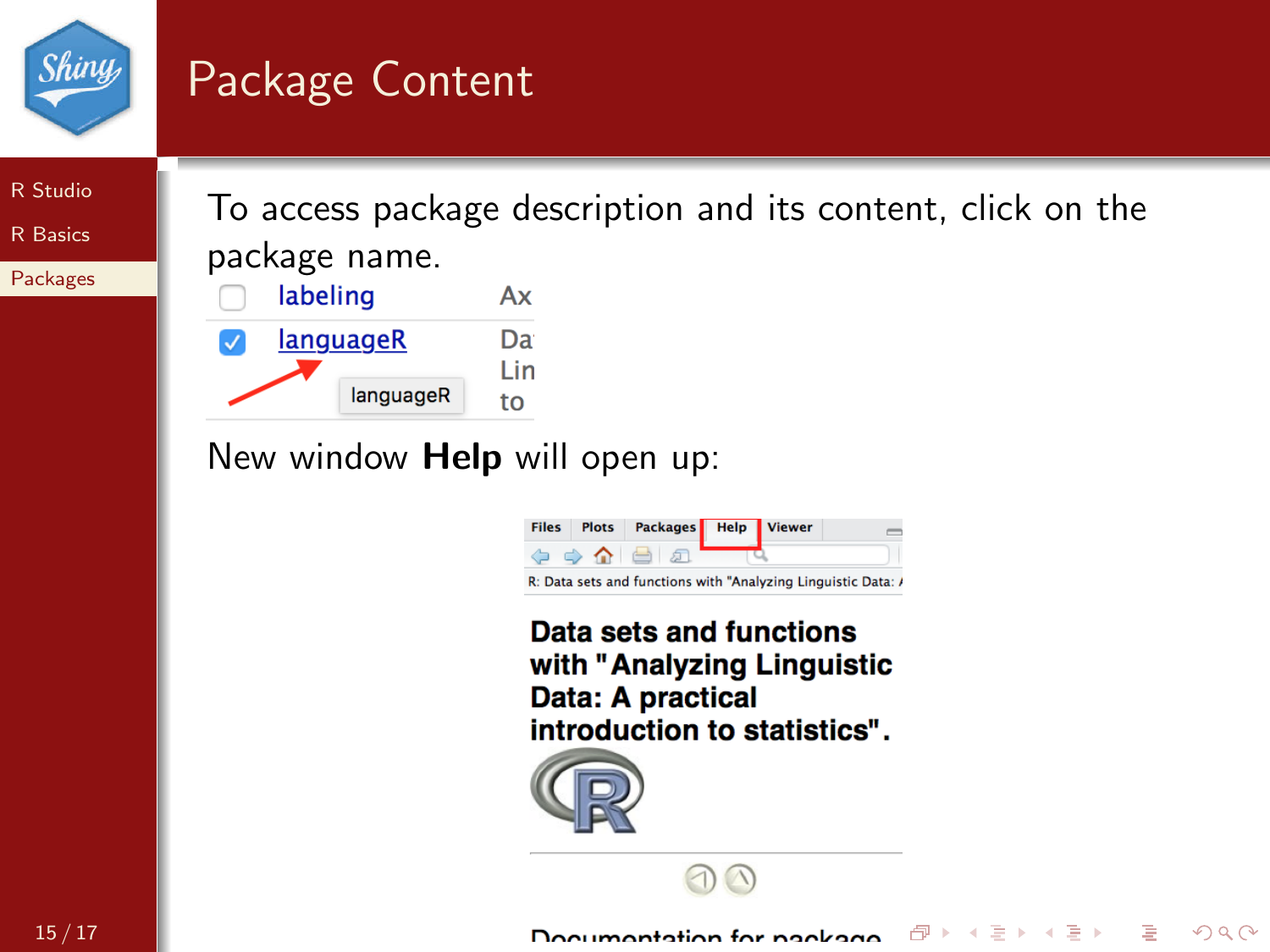

#### 16 / 17

#### **KORK STRAIN A BAR STRAKER**